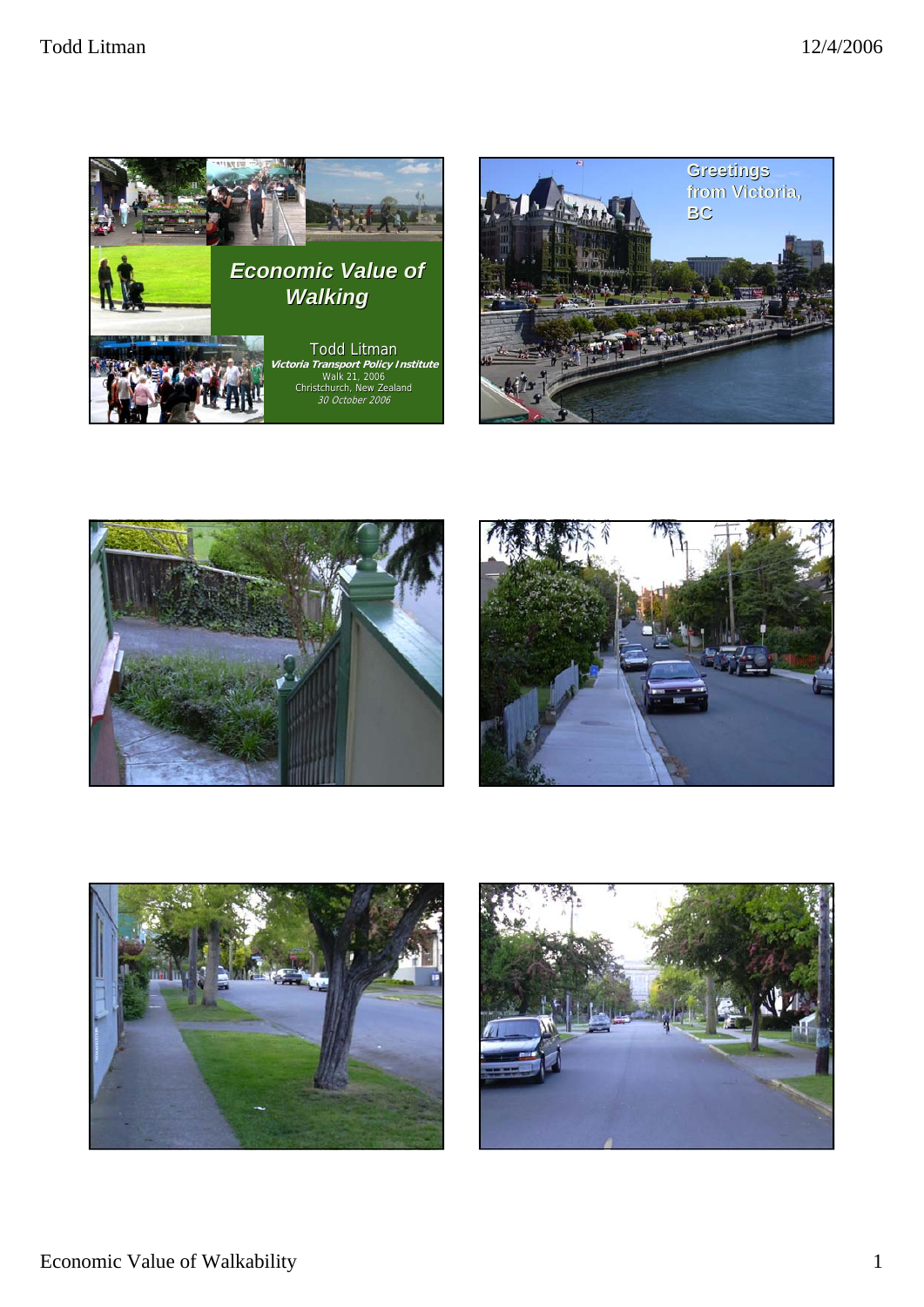# Todd Litman 12/4/2006











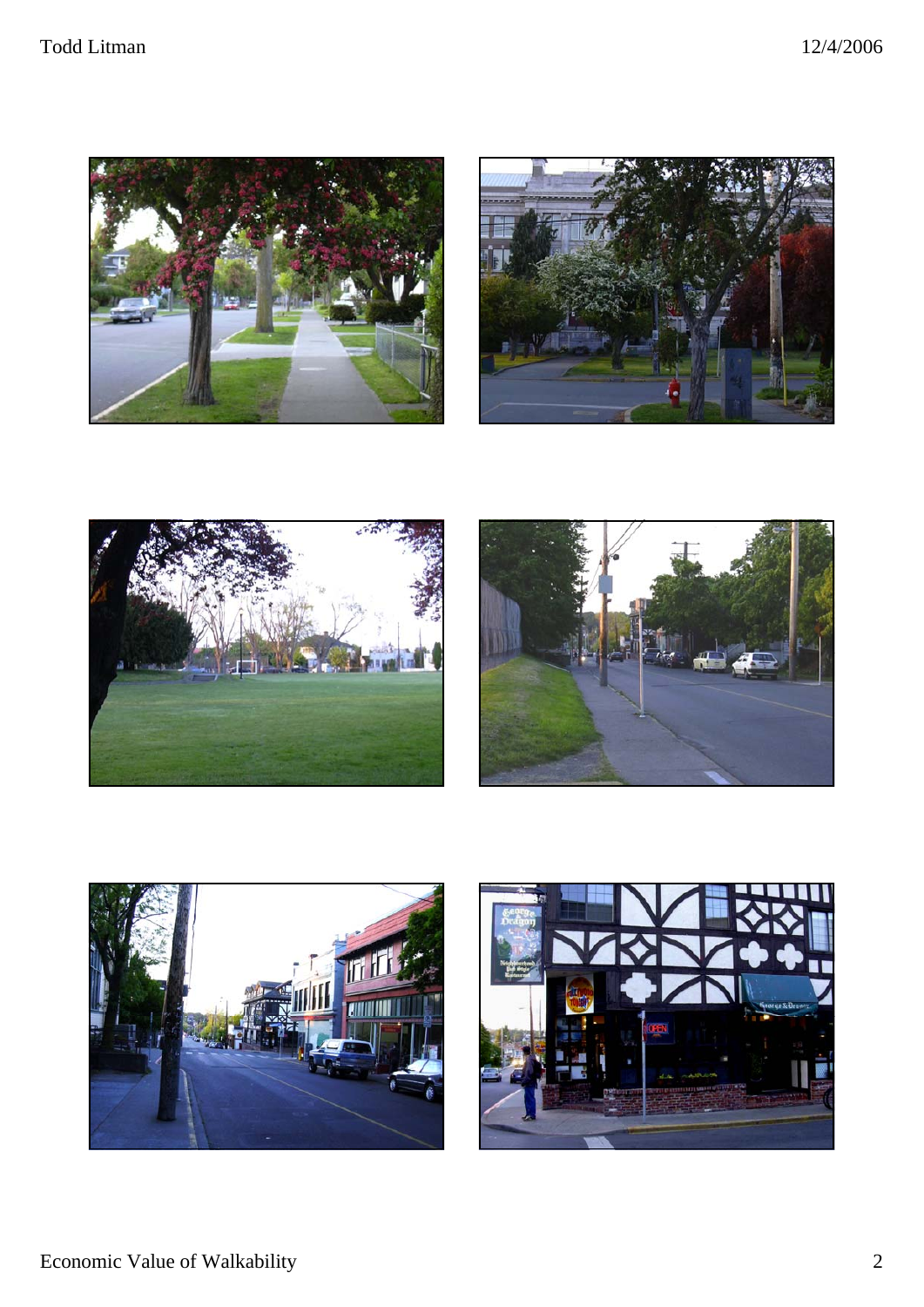Walking and Walkability



This presentation investigates the value of **walking** (the activity) and **walkability** (the quality of walking conditions). Most analysis also applies to cycling.



- Fun
- Affordable
	- Consumer cost savings

• Huge potential market

- **Equitable**
- Reduces congestion
- Road and parking cost savings.
- Energy conservation.
- Reduced pollution.
- Economic development.
- Livability
- Community cohesion/safety
- Good looking legs

# Furthess and health **Active Transportation**<br>Fitness and health **Affordable**



People want active transportation. Market surveys indicate that people are willing to pay extra to live in more walkable communities and near cycling trails.

Substantial shifts from driving are possible with suitable transport and land use policies.

#### **How Transport is Measured**

- *Traffic* Vehicle travel
- *Mobility* Person travel
- *Accessibility* People's ability to obtain desired goods, services and **activities**



#### **Conventional transport evaluation Conventional transport evaluation primarily measures motor vehicle primarily measures motor vehicle conditions:**

- Traffic speeds and congestion delay
- Roadway Level-of-service
- $\geq$  Vehicle operating costs
	- Vehicle crash rates
		- Parking convenience

**This helps justify roadway improvements.**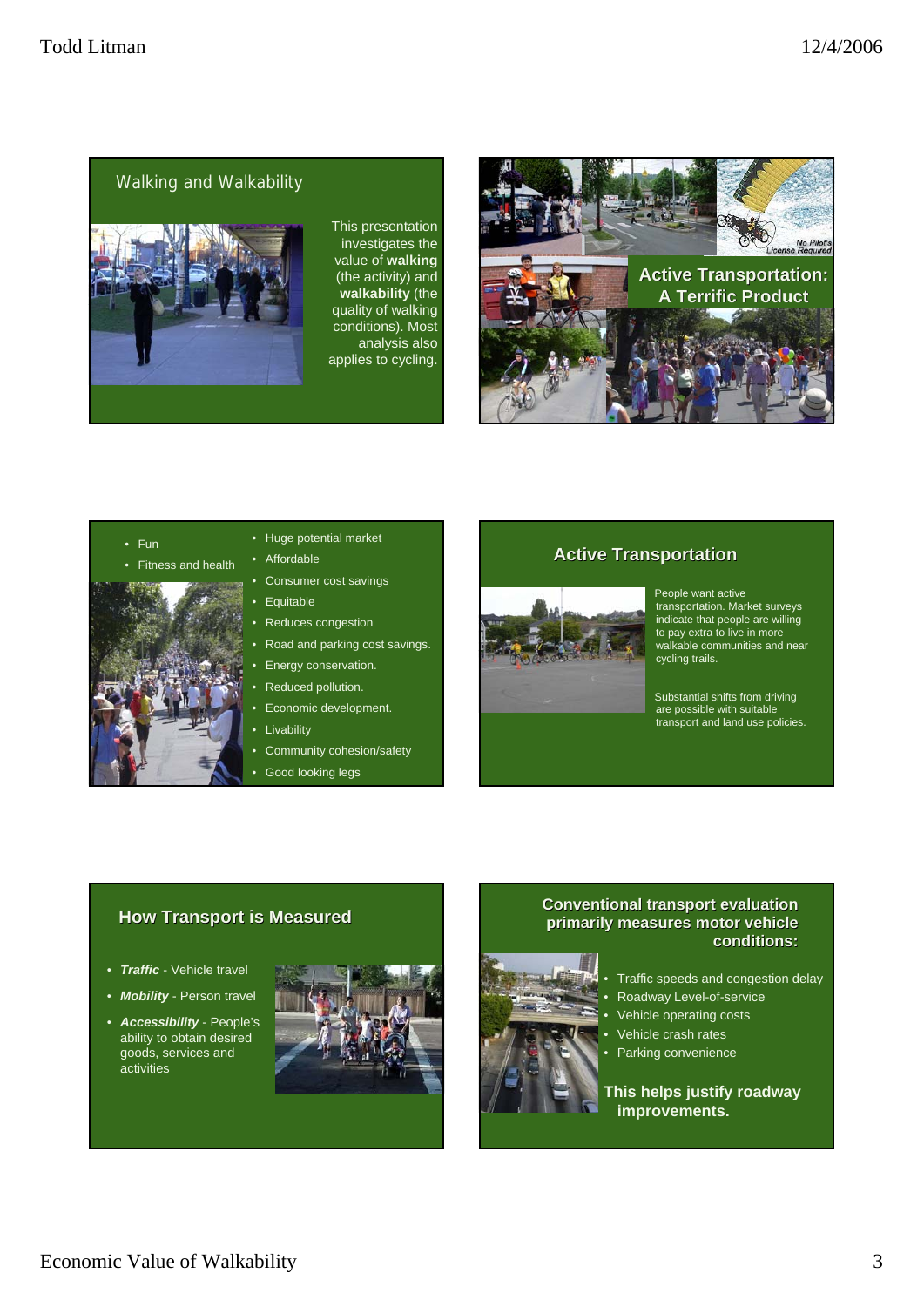#### **Active Transportation Tends to be Undervalued**

- Difficult to measure
- Short distances
- Used by disenfranchised populations
- Low cost
- Lack of respect
- "Will take advantage of itself"





100%

#### **What is more important, active transport or driving?**

Conventional transport evaluation indicates that automobile travel is far more important than active transportation, providing **15 times** as many person-trips and **50 times** as many person-miles.

From this perspective, walking and cycling are minor modes of travel, and so deserves only modest public support.

### What is more important?



#### Would you rather lose your ability to drive or your ability to walk and bike?





asking, "What portion of trips are *only* by active transport? We ask, "What portion of trips involve *some* active transport?" the portion of active transport typically increases 2-6 times.

# **Nonmotorized Evaluation**

To their credit, many planners support greater investment in nonmotorized planning than their evaluation tools justify. They intuitively know that walking and cycling are important in ways that are difficult to measure.

Better evaluation methods can justify even more nonmotorized improvements.

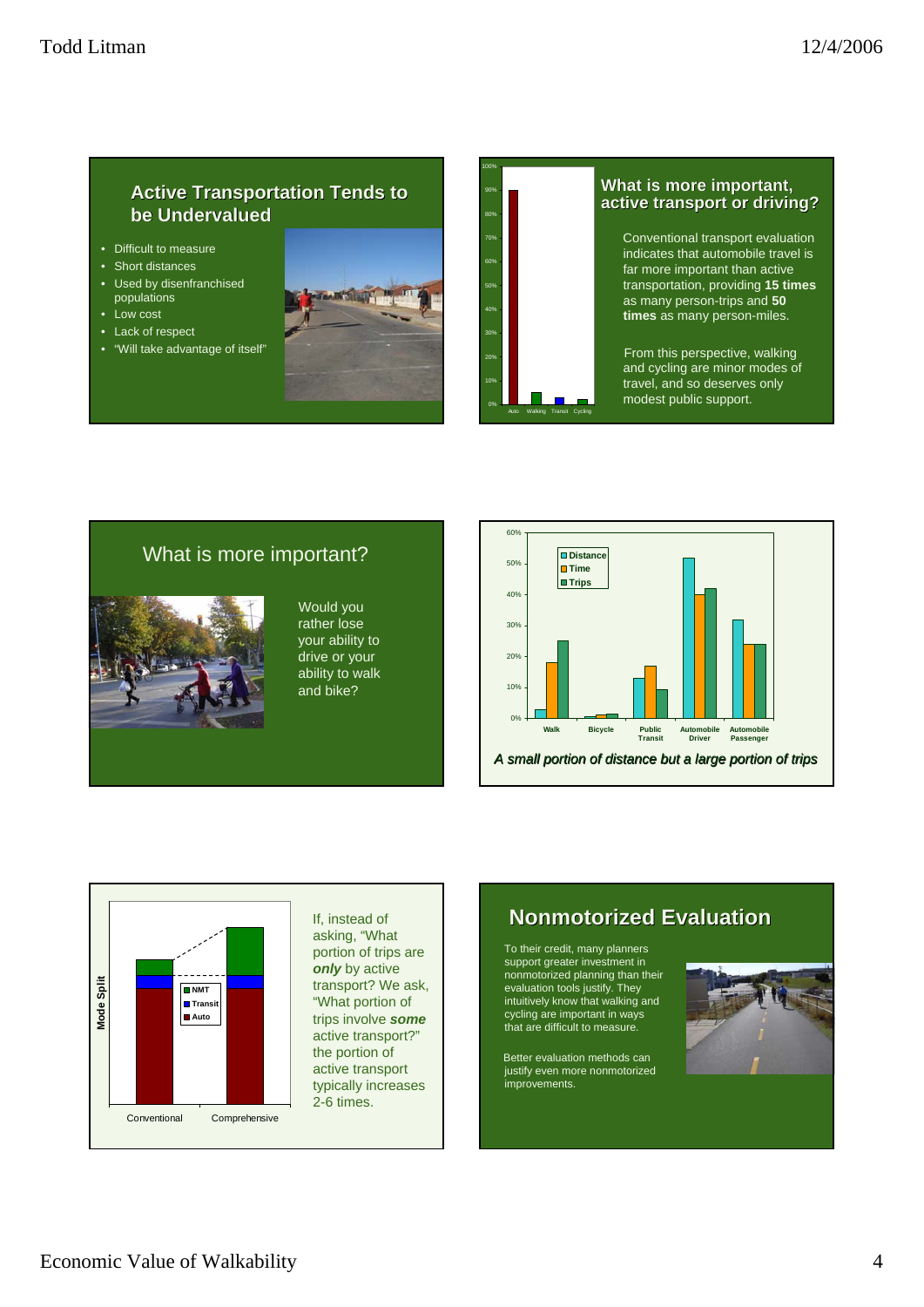# **Building For People or Cars?**

Automobiles make wonderful servants but terrible masters.

Design your community for people, and then accommodate motor vehicles. Don't design communities for automobile traffic and then try to accommodate people.



## **Tradeoffs Tradeoffs**



Automobile-oriented improvements often degrade active transportation conditions. Undervaluing nonmotorized transport tends to bias planning decisions toward automobile dependency and away from multimodal accessibility.

#### **Automobile Dependency Vs Smart Growth Automobile Dependency Vs Smart Growth Smart Growth (Density, Design, Diversity) Smart Growth (Density, Design, Diversity)**





- More **compact**, infill development.
- **Mixed** land use.
- Increased **connectivity**.
- Improved **walkability**.
- **Urban villages.**
- Increased transportation **diversity**.
- Better parking **management**.
- Improved **public realm**.
- More **traffic calming** and speed control.





# **Economic Benefits Economic Benefits**



Improved walkability and increased walking provides various economic benefits. The total value is the sum of these benefits.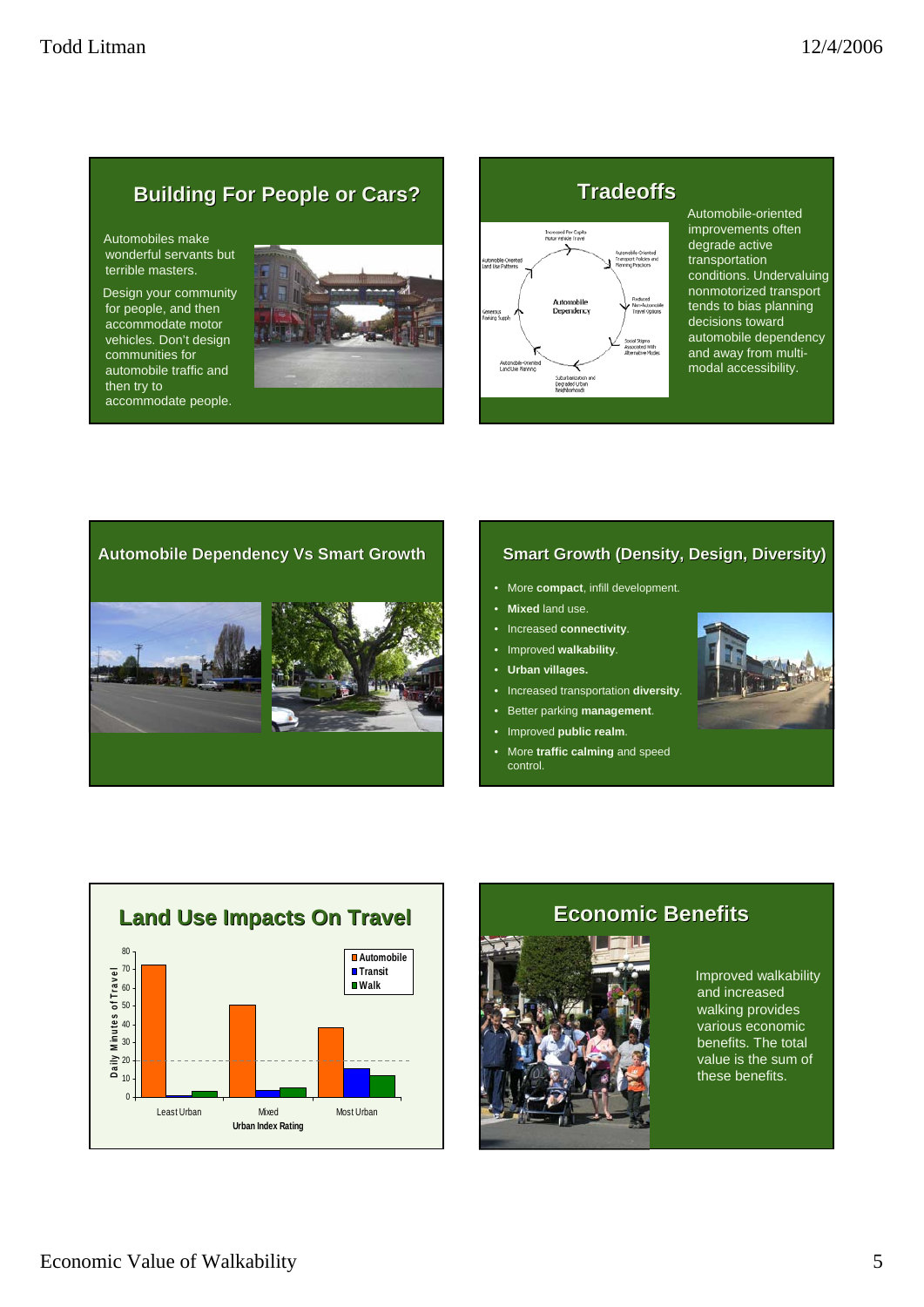

# **Cost Savings**

Active transportation provides affordable transport that save consumers money.

Households can often save thousands of dollars annually by reducing their vehicle ownership and use.

## **Annualized Transportation Costs**

| <b>Automobile</b> |         | <b>Public Transport</b> |                  | <b>Non-motorized</b> |              |      |
|-------------------|---------|-------------------------|------------------|----------------------|--------------|------|
|                   |         |                         |                  |                      |              |      |
|                   | Roads   | \$500                   |                  |                      |              |      |
|                   | Parking | \$1,500                 | Roads            | \$50                 |              |      |
|                   | Fuel    | \$1,500                 | Fares            | \$600                | <b>Shoes</b> | \$50 |
|                   | Vehicle | \$3,500                 | <b>Subsidies</b> | \$150                | Paths        | \$30 |
|                   |         | \$8,000                 |                  | \$800                |              | \$80 |
|                   |         |                         |                  |                      |              |      |
|                   |         |                         |                  |                      |              |      |
|                   |         |                         |                  |                      |              |      |
|                   |         |                         |                  |                      |              |      |

### **Affordability Affordability**

Smart Growth reduces household transport costs. Saves consumers thousands of dollars annually.



#### **"A Heavy Load" Report**  Share of Income Spent on Housing and Transportation Transportation Housing



# **Economic Development** Walkability supports economic development: • Retail and employment centers are affected by the quality of their pedestrian environment. • Can affect residential property values. • Urban revitalization. • Economies of agglomeration (increased economic productivity). • Vehicle cost savings - shifts consumer expenditures from automobiles to more locally-produced goods.

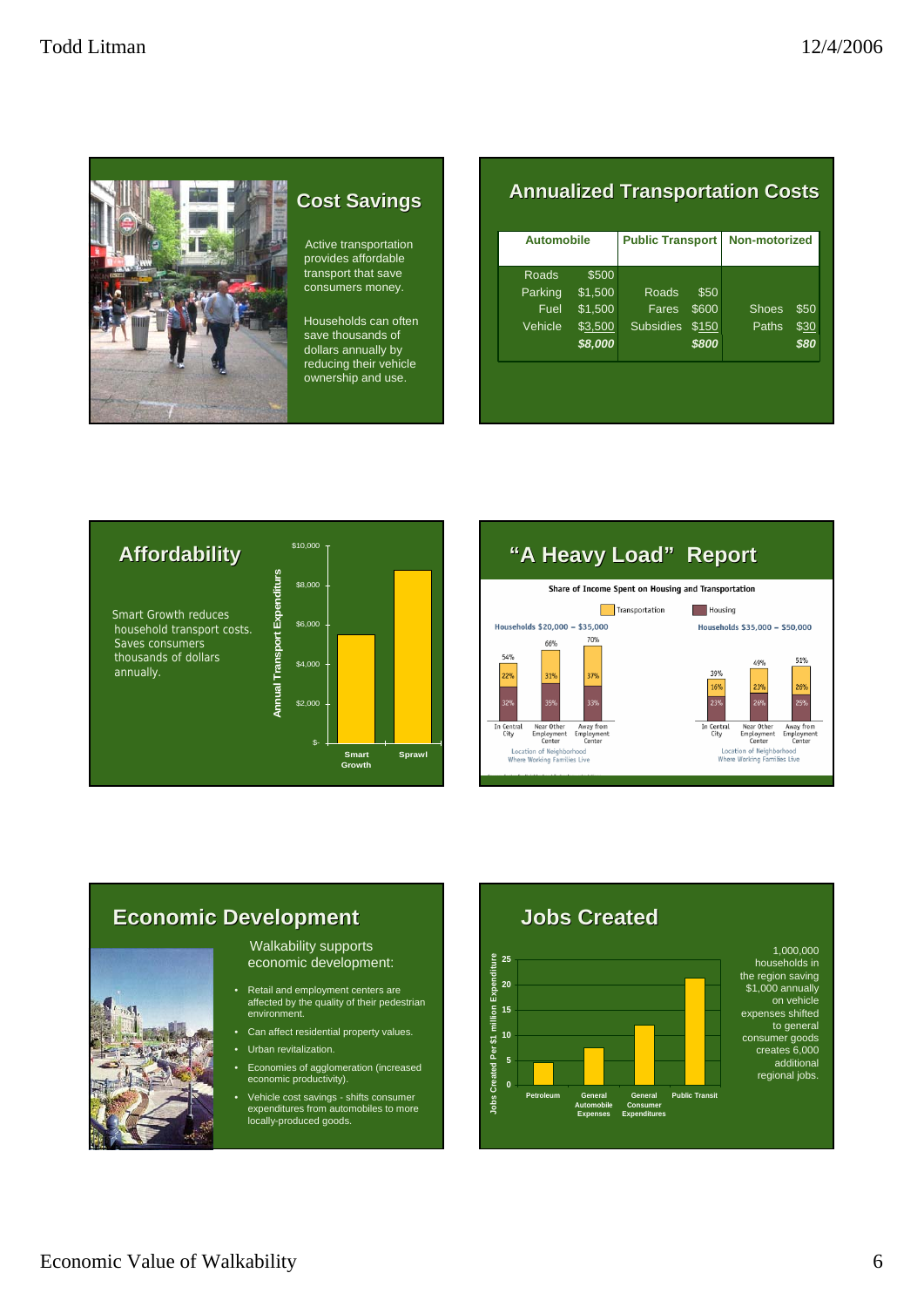### **Most Drivable Cities**

#### **Most Drivable Cities**

- 1. Corpus Christi, TX
- 2. Brownsville, TX 3. Beaumont-Port Arthur, TX
- 4. Pensacola, FL
- 5. Fort Myers-Cape Coral, FL
- 6. Oklahoma City, OK
- 7. Birmingham, AL
- 8. El Paso, TX
- 9. Memphis, TN
- 10. Tulsa, OK **Average Income** *\$25,558*

#### **Least Drivable Cities**

- 1. Los Angeles, CA 2. San Francisco, CA 3. Chicago, IL 4. Denver, CO 5. Boston, MA 6. Oakland, CA 7. Detroit, MI 8. New York, NY 9. Seattle-Everett, WA
- 10. Washington, D.C. **Average Income** *\$40,077*



- **Health Benefits Health Benefits**
	- Recommended minimim: 30 minutes of moderate exercise a day, at least 5 days a week.
	- Although there are many ways to be physically active, active transportation is one of the most common, and improving active transportation conditions is a practical way to increase physical activity.









#### **Shifting travel from automobile to active transportation helps reduce:**

- Traffic congestion
- Roadway costs
- Parking problems/costs
- Crash risk imposed on others
- Energy consumption • Air pollution
- Noise
- Per capita pavement & sprawl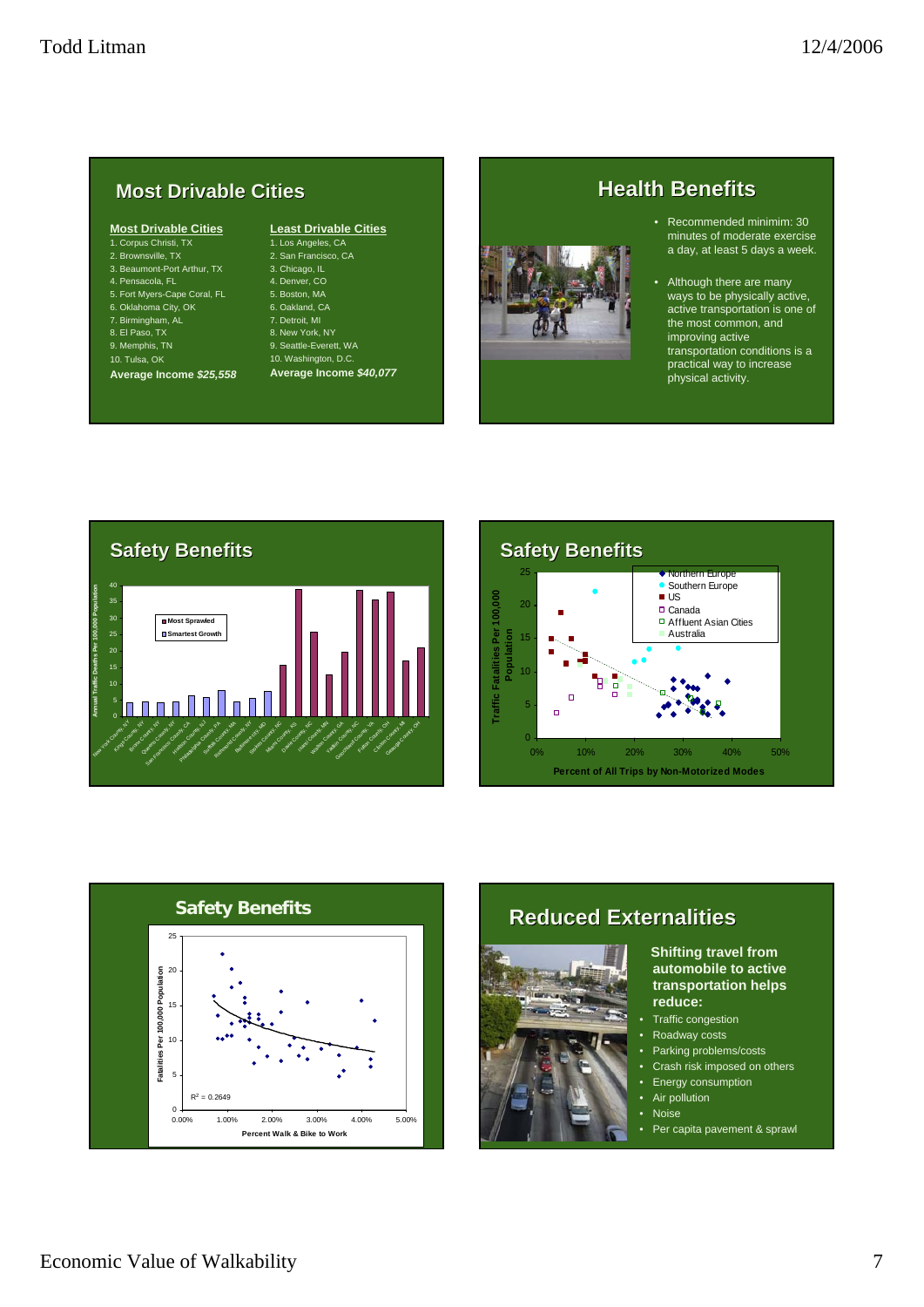

# **Energy Conservation & Energy Conservation & Emission Reductions**



- Substitutes for short trips, during which engines are cold and inefficient.
- Supports transit travel and smart growth land use patterns.
- Helps reduce total per capita vehicle travel.

**Comparing Costs Comparing Costs** \$3,000 Vehicle **Average Annual Cost Per Vehicle** \$2,500 Annual Cost Per \$2,000 \$1,500 \$1,000 \$500  $\epsilon$ Residential Parking Pollution Emissions Stile Damages Parking Subsidies Vehicle Operation Agabital Costs Fuel Externalities Vehicle Ownership Traffic Congestion Roadway Land Value es Ailly Service

# **Community Livability Community Livability**



*Community Livability* refers to the environmental and social quality of an area as perceived by residents, employees, customers and visitors.

Streets that are attractive, safe and suitable for walking and cycling increase community livability.

# **Community Cohesion**



The quantity and quality of positive interactions among people in a community as indicated by:

- Neighborhood friends and acquaintances.
- Community connections.
- Community involvement.

# **Equity**

#### **Active transportation helps achieve equity objectives:**

- A fair share of public resources for non-drivers.
- Financial savings to lower-income people.
- Increased opportunity to people who are physically, socially or economically disadvantaged.
- Basic mobility.